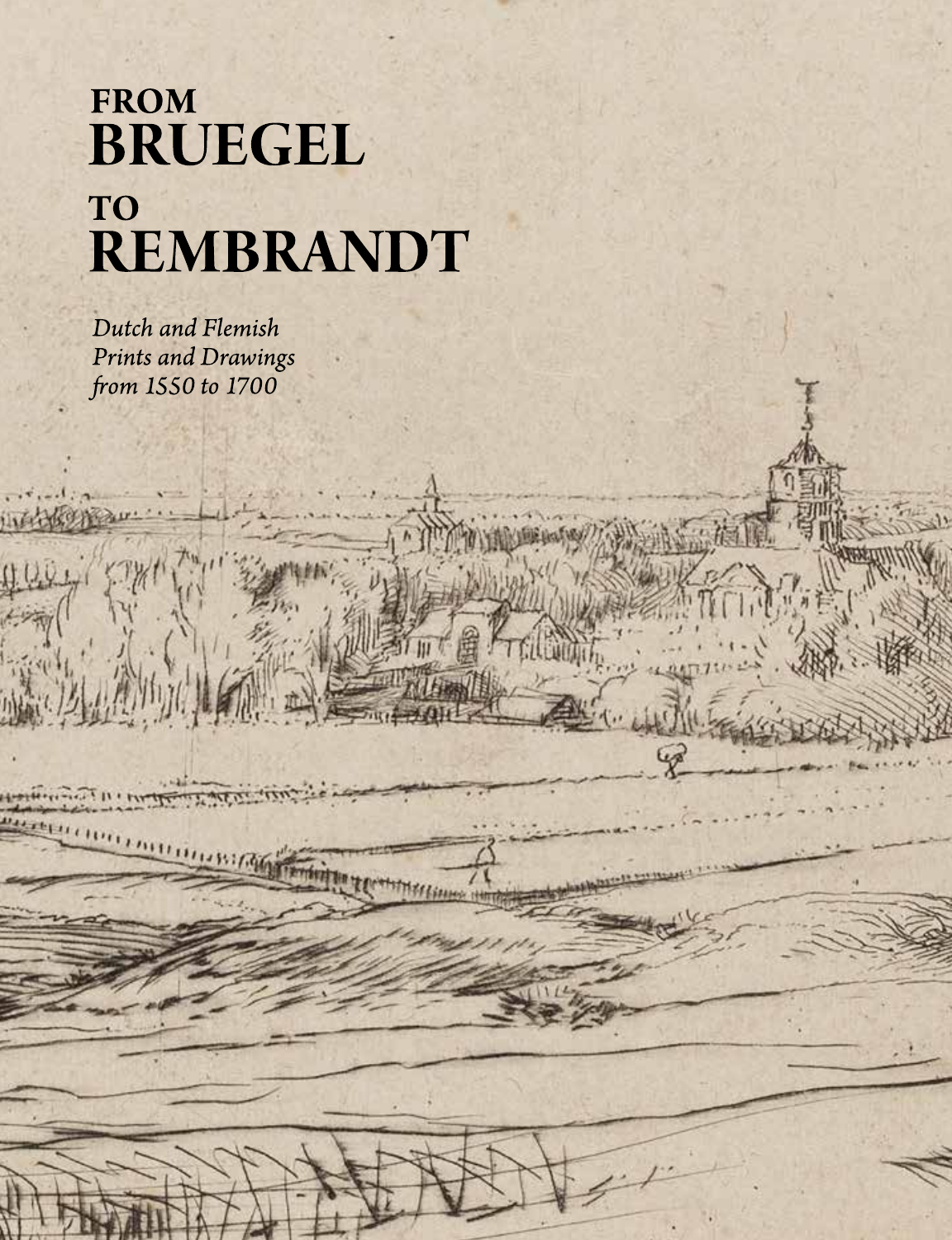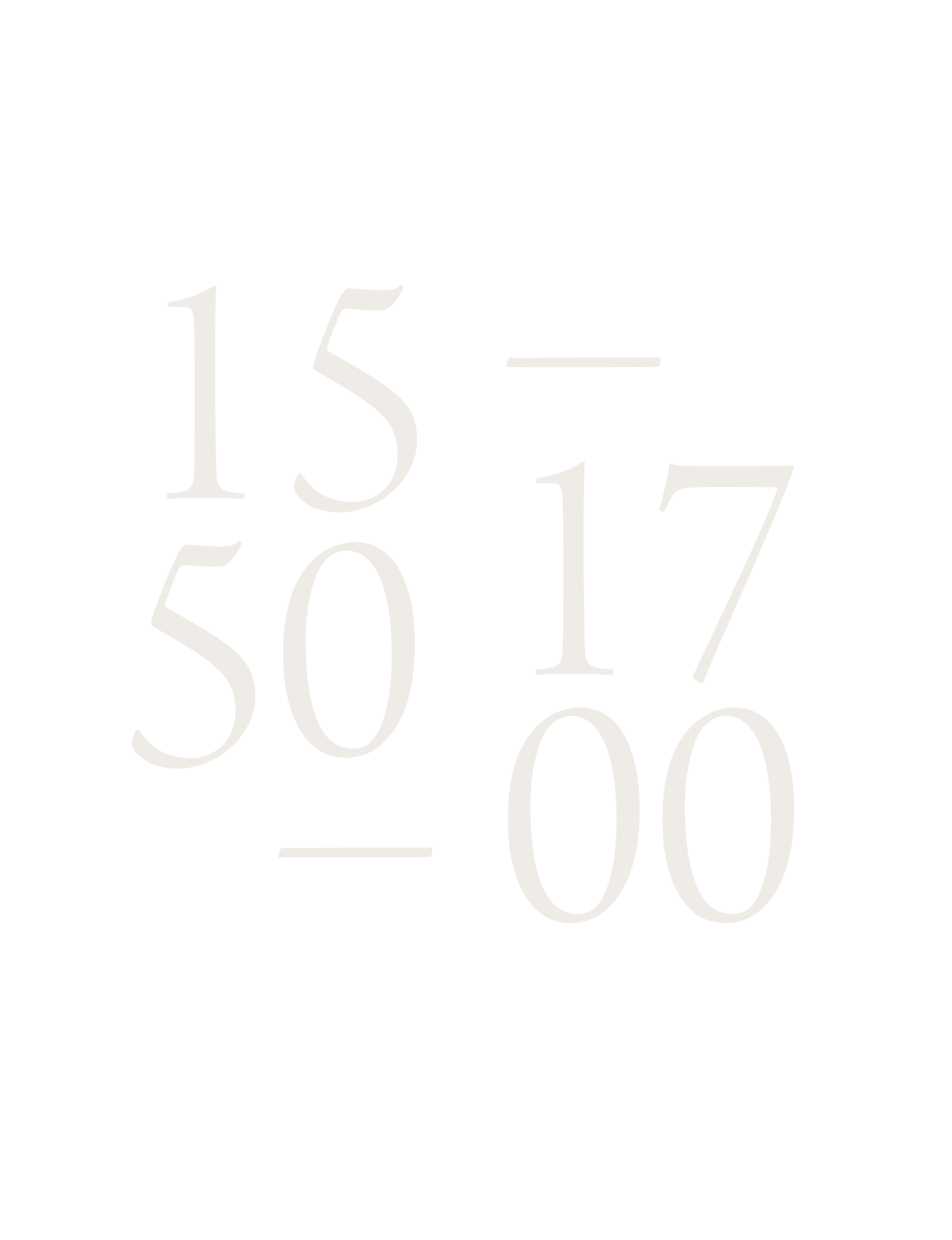## From Bruegel to Rembrandt

Dutch and Flemish Prints and Drawings from 1550 to 1700

*February 15–November 29, 2020*

*The Schwartz Galleries of Prints and Drawings*

Detroit Institute of Arts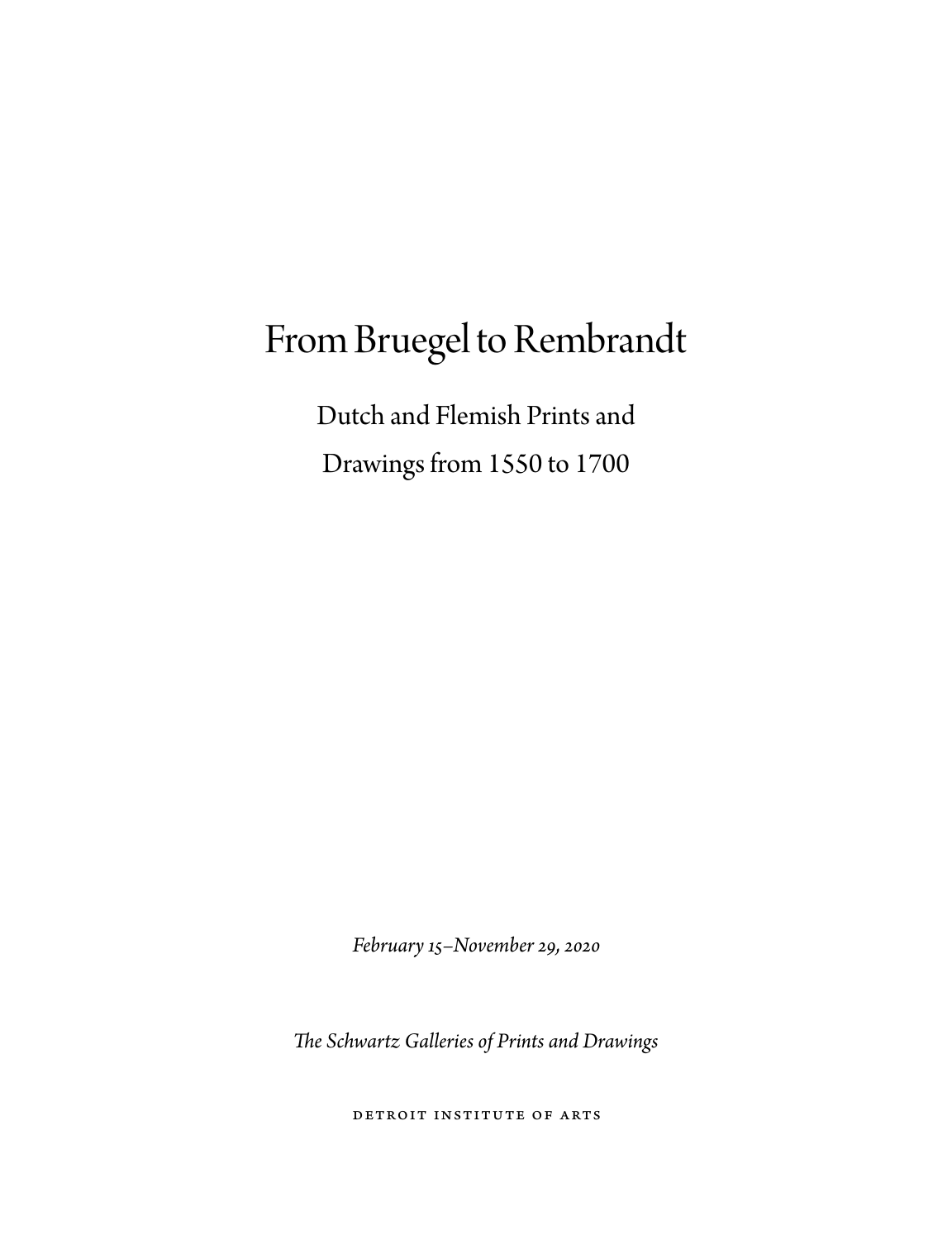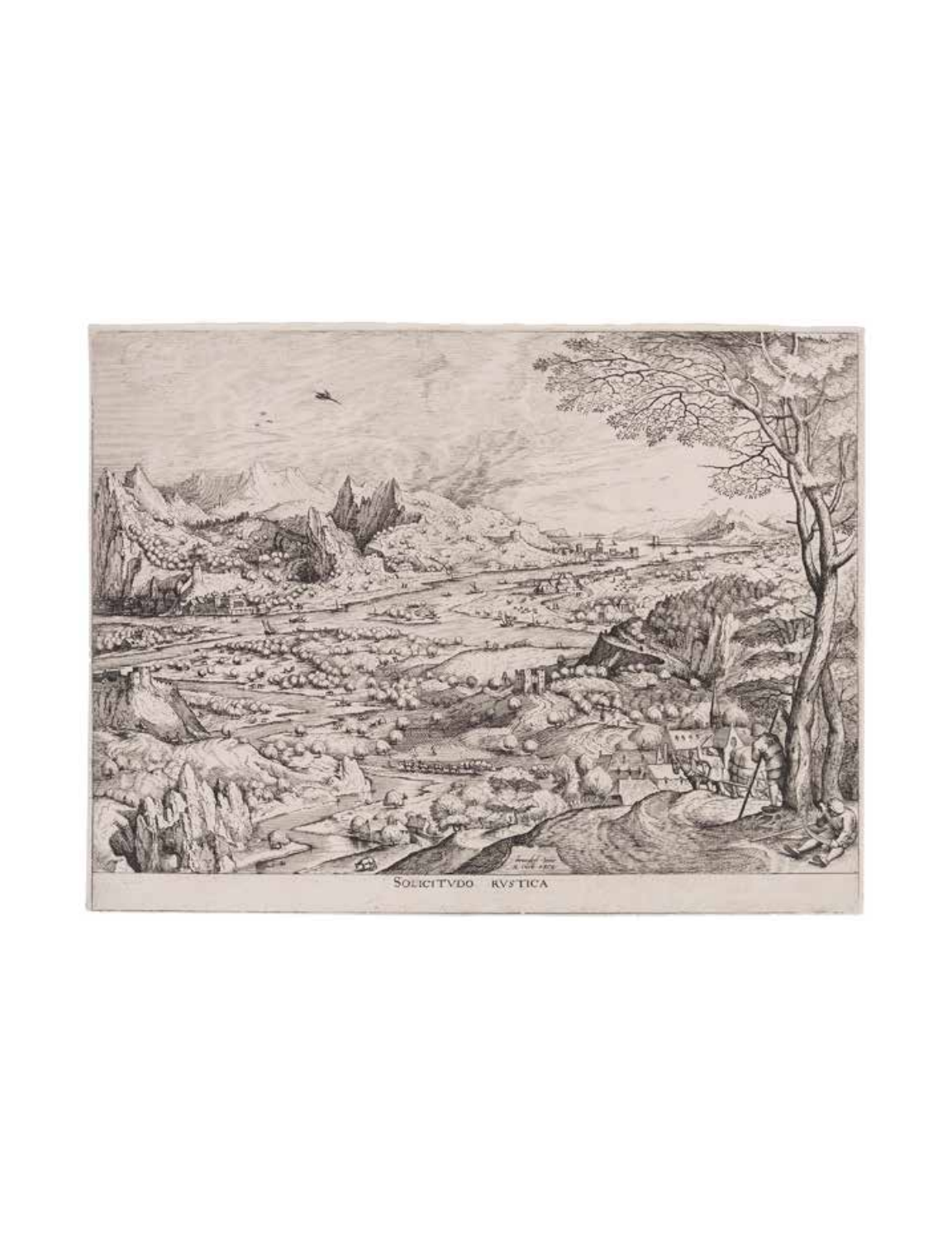**Clare I. Rogan** *DIA Curator of Prints and Drawings*

## From Bruegel to Rembrandt

### Dutch and Flemish Prints and Drawings from 1550 to 1700

Between 1550 and 1700 the wealthiest and most densely populated area of Europe—the Low Countries or Netherlands (today Belgium, the Netherlands, and Luxembourg)—went through dramatic changes. In 1568, long simmering revolt broke out into the Eighty-Years War, which ended only in 1648. Throughout this tumultuous time, artists created works in an astounding range of subjects. Biblical tales and ancient Roman texts continued to inspire. Politicians and generals needed state portraits while new attention was paid to representations of everyday people. Landscape gradually evolved into a subject in its own right. *From Bruegel to Rembrandt* surveys the richness and complexity of Dutch and Flemish art on paper during this transformative hundred and fifty years.

The exhibition begins with prints designed by Pieter Breugel the Elder (Netherlandish, about 1525–69) after his return about 1555 from Italy to Antwerp, and concludes with an etching from 1701 by Ludolf Backhuysen (Dutch, 1630–1708) celebrating the port of Amsterdam. In 1555, Antwerp was one of the commercial crossroads of Europe, with a significant trade in textiles and luxury goods, including prints and books. Over the following years, the economy of Antwerp declined dramatically during the turmoil of the Protestant Reformation and Catholic Counter Reformation. In 1566, protestant Iconoclasts destroyed religious images and buildings in Antwerp and throughout the Netherlands. Spanish troops sacked the city in 1576, and then

Opposite: Joannes van Doetecum, Netherlandish, 1528/32–1605 and Lucas van Doetecum, Netherlandish, active 1554–72, died before 1584, after Pieter Bruegel the Elder, Netherlandish, about 1525–69, *Rustic Cares (Solicitudo Rustica)*, 1555–56, etching.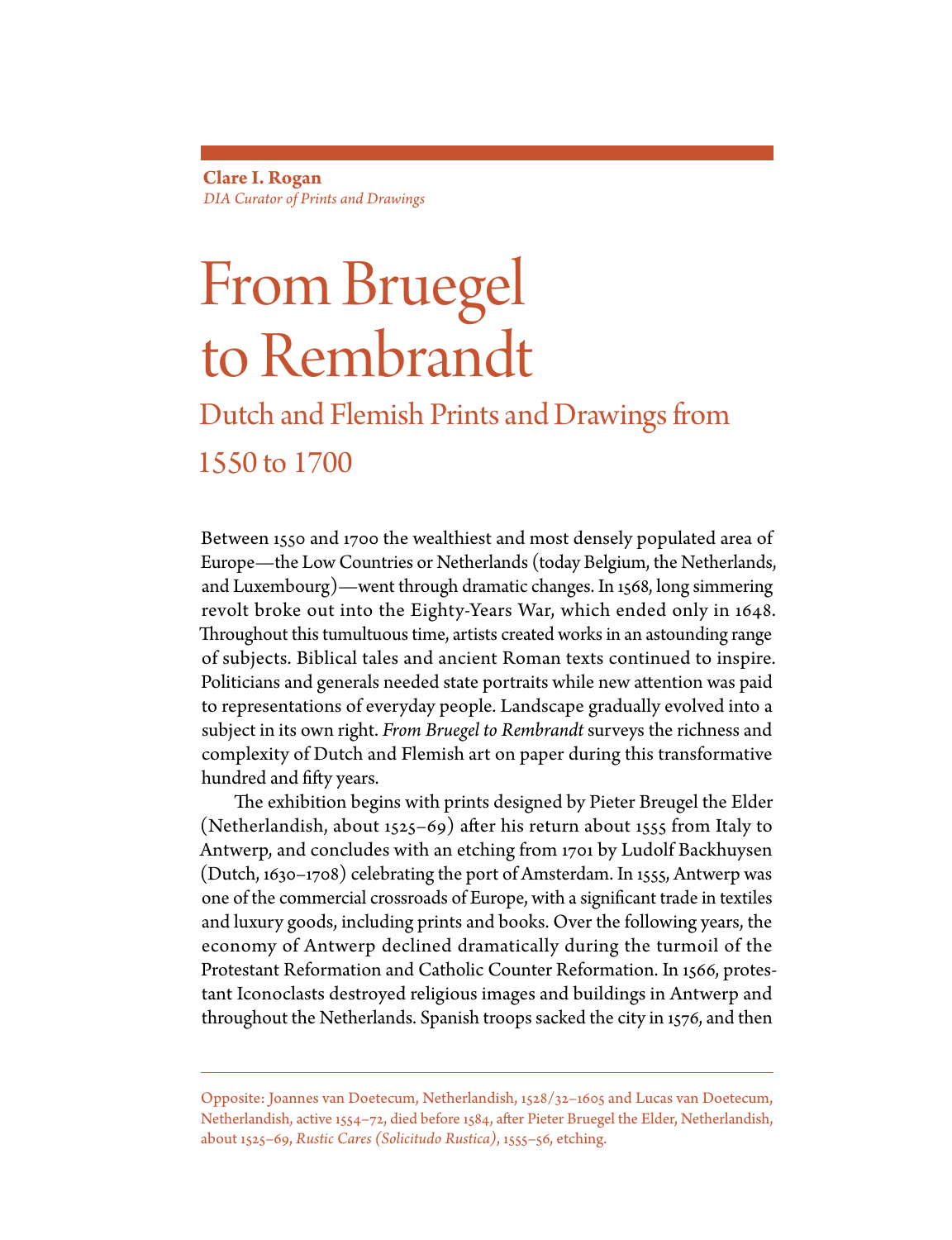

Figure 1. Hendrick Goltzius, Dutch, 1558–1617, *The Massacre of the Innocents in Bethlehem*, 1585–86, engraving printed in black, with pen and brown ink and graphite.



Figure 2. Jacques de Gheyn the Younger, Dutch, 1565–1629, after Karel van Mander, Dutch, 1548–1606, *Prodigal Son*, 1596, engraving printed from two plates.

besieged the city almost a decade later. In 1584, the victorious Spanish General Alexander Farnese declared the Protestant citizens of Antwerp had four years to convert to Catholicism or to depart. Many artists, printmakers, and publishers were among those who took their skill and capital elsewhere, especially the northern cities of Haarlem and Amsterdam. In 1648, the Peace of Westphalia ended the Eighty Years War and confirmed the division of the seventeen provinces of the Netherlands into two countries. The seven northern provinces were recognized as the United Provinces of the Netherlands, or the Dutch Republic, a Protestant republic led by the Prince of Orange. The remaining ten provinces, including Flanders, Brabant, and Luxembourg, became known as the Spanish or Southern Netherlands, and continued as a Catholic country ruled by governors appointed by the Habsburg emperor in Spain.

Throughout this period, the range of religious subject matter depicted by artists reflected the complexity of the Protestant Reformation and the Catholic Counter-Reformation. Hendrick Goltzius (Dutch, 1558–1671) chose the story of the massacre of the innocents in the New Testament to demonstrate his ability to depict bodies with dramatic poses and emotions (figure 1). We do not know why Goltzius never finished engraving the plate, but he did print it during his lifetime. This impression of the unfinished print must have been tempting. Someone perhaps a young artist—tried to complete it, drawing additions in ink with a quill pen as well as light sketches in graphite. In contrast to the intensity of Goltzius's subject, another New Testament story, the parable of the prodigal son, provided Karel van Mander (Dutch, 1548–1606) and Jacques de Gheyn the Younger (Dutch, 1565–1656) with a scene of fashionable merrymaking (figure 2). The story of the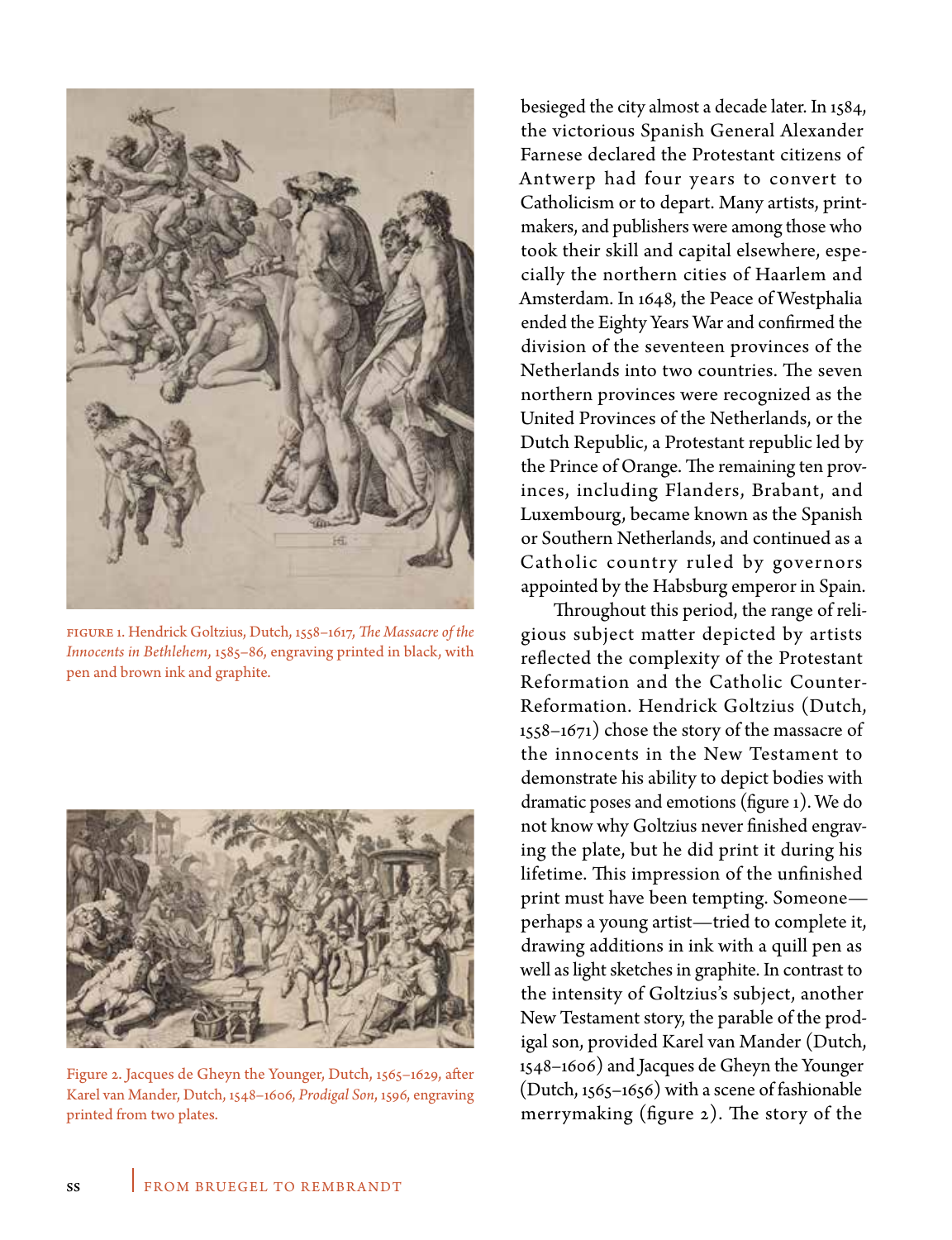young man who wasted his inheritance on wine, women, and song appealed to viewers who knew the moral conclusion of the tale, when the profligate son returned to his father and begged forgiveness. At the same time, it allowed for a satisfying depiction of licentious behavior.

As part of the reassertion of Catholicism in the Southern Netherlands, Counter Reformation rebuilding included monumental altarpieces commissioned from leading artists, and these paintings were reproduced in fine engravings. Jacob Jordaens (Flemish, 1593– 1678) painted the altarpiece for the Benedictine monastery of St. Martin at Tournai, and hired Pieter de Jode the Elder (Flemish, 1570–1634) to engrave its scene of a possessed man writhing as Saint Martin casts the evil out of his body. Though the city of Utrecht was in the Protestant Dutch republic, its population remained mostly Catholic, and Abraham Bloemaert (Netherlandish, 1564– 1651) continued to depict scenes for religious meditation, such as his drawings of Saint Nathanael and Saint Mutius.

In Amsterdam, Rembrandt (Dutch, 1606–69) repeatedly turned to subjects from the Bible. In *Abraham's Sacrifice*, he presented the agony of a father torn between his love for his son and his obedience to his god (figure 3). With *Christ Crucified between Two Thieves*  (1653), also known as *Three Crosses*, he depicted the defining mystery of Christian belief. The dark scene reflects the account of the crucifixion in scripture, which describes how the "sky turned black." Scholar Robert Fucci recently connected it to the darkness of the solar eclipse Rembrandt would have experienced in Amsterdam on April 8, 1652.

Artists also depicted subjects from ancient Greek and Roman myths and literature, as well as following Greek and Roman artistic models. Goltzius demonstrated the importance of



Figure 3. Rembrandt Harmensz. van Rijn, Dutch, 1606–69, *Abraham's Sacrifice*, 1655, etching and drypoint.

studying classical works in his engraving *Apollo Belvedere* (about 1592), which shows a young student drawing the famous sculpture in the Belvedere Courtyard at the Vatican Palace in Rome. With *The Death of Lucretia* (1612), Paulus Moreelse (Dutch 1571–1638) celebrated a heroine from ancient Roman history who represented both feminine and republican virtue.

Dutch and Flemish artists were renowned portraitists in print. General Ambrosius Spinola led the Spanish forces in the Southern Netherlands and negotiated the Twelve Years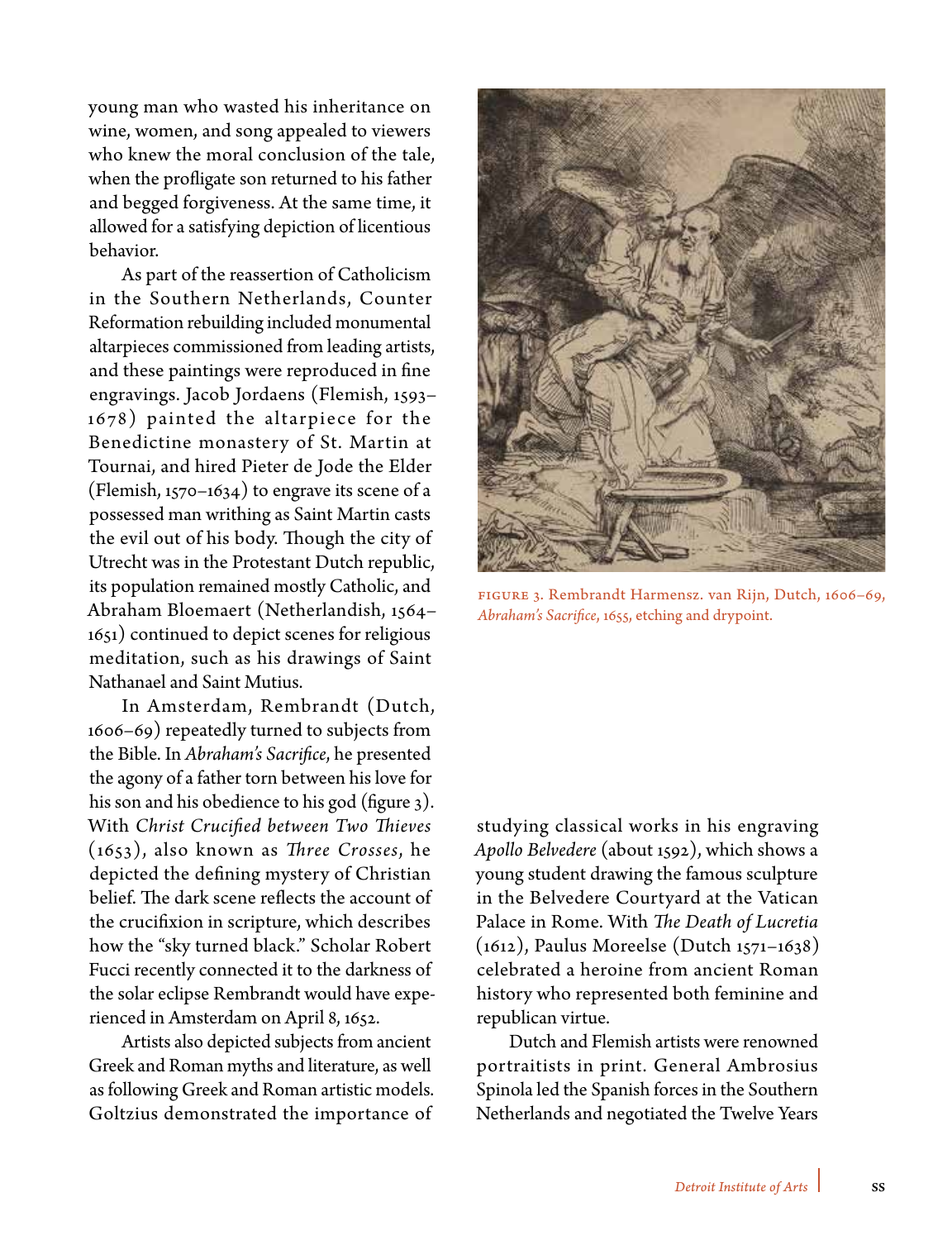



Figure 5. Rembrandt Harmensz. van Rijn, Dutch, 1606–69, *Self Portrait in a Velvet Cap with Plume*, 1638, etching.

Figure 4. Hendrick Goltzius, Dutch, 1558–1617, *Portrait of Frederik de Vries*, 1597, engraving.

Truce (1609–21). He is depicted in elaborate armor in an engraving by Jan Muller (Dutch, 1571–1628) after a painting by Michiel van Mierevelt (Dutch, 1567–1641). Hendrick Goltzius created an affectionate double portrait of the young Frederik de Vries together with the household spaniel, establishing new possibilities for portraits of children (figure 4). The boy playfully pretends to ride the dog, as if he were a knight mounting his horse, with a dove instead of a falcon for hunting. As part of the series that became known as the *Iconography*, Anthony Van Dyck (Flemish, 1599–1641) portrayed fellow artist Jan Snellinck (Flemish, 1544–1638) with fluid etched lines.

Rembrandt, who portrayed himself repeatedly throughout his life, acted the part of a Renaissance gentleman artist, complete with an old-fashioned velvet hat with jaunty feather (figure  $\zeta$ ).

In the medium of drawing, the distinctions between portraiture, figure study, and genre scene often blurred. With vivid strokes of the pen, Jacques De Gheyn the Younger compared youth and age, male and female, as he studied the heads of two young men and an old woman (figure 6). The smiling boy in a hat is repeated in two other drawings and an engraving. Some drawings are studies of types rather than individuals. In two depictions of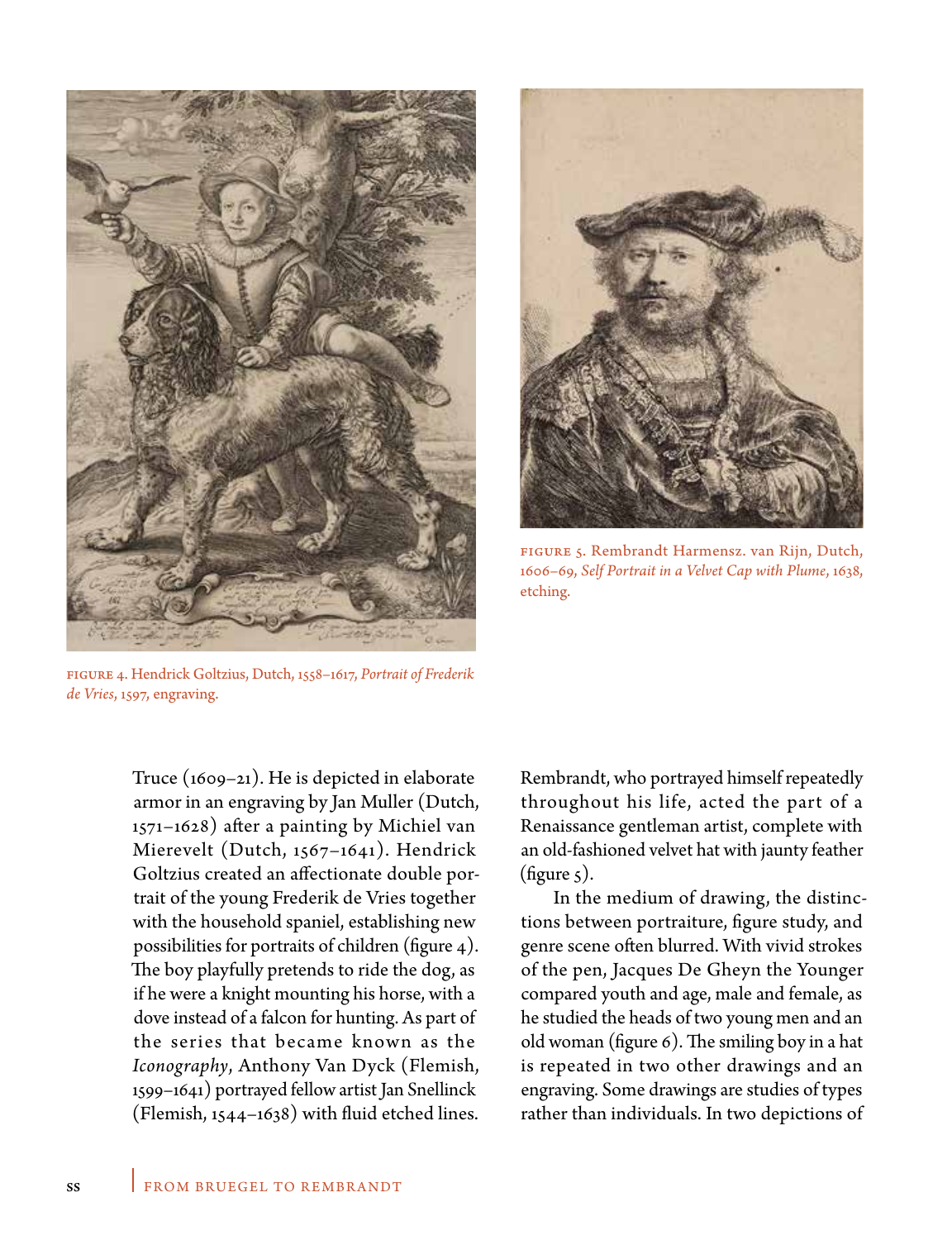

Figure 6. Jacques de Gheyn the Elder, Dutch, 1565–<br>1620, Studies of the Heads of Two Youths and an Old and Doll, 1679, etching and engraving. 1629, *Studies of the Heads of Two Youths and an Old Woman*, 1600–1605, pen and dark brown ink over graphite.



Figure 7. Adriaen van Ostade, Dutch, 1610–85, *Child Reaching for* 

young men playing cards, one can easily imagine an artist instructing an apprentice to pose for the study as if he were in a tavern scene.

Observations of everyday life and everyday people were used in allegorical series to delight viewers. In the humorous series *The Ten Ages of Man*, Crispijn de Passe the Elder (Dutch, 1565–1637) imagined a life cycle from age 10 to 100, moving from the games of childhood, to courtship, marriage, children, and ultimately death. Similarly, Pieter de Jode the Elder engraved a set of the four temperaments or humors, designed by Marten de Vos (Netherlandish, 1532–1603). The theory of the four humors (sanguine, phlegmatic, choleric,

and melancholic) dated back to the ancient Greek physician Hippocrates (460–370 B.C.E.) and was still used by doctors in the 1600s. Popular as a way of interpreting both personality and health, the humors are given the form of representative couples. The wealthy sanguine couple sing and make music, while the choleric couple march to war against a backdrop of pillaging troops and a village in flames.

Peasant subjects could be used for rowdy, comic scenes or more idyllic views of country life. While Cornelis Dusart (Dutch, 1660– 1704) depicted peasants drinking and singing in a tavern in his *Sitting Fiddler* (1685), Adriaen Ostade (Dutch, 1610–85) presented a touching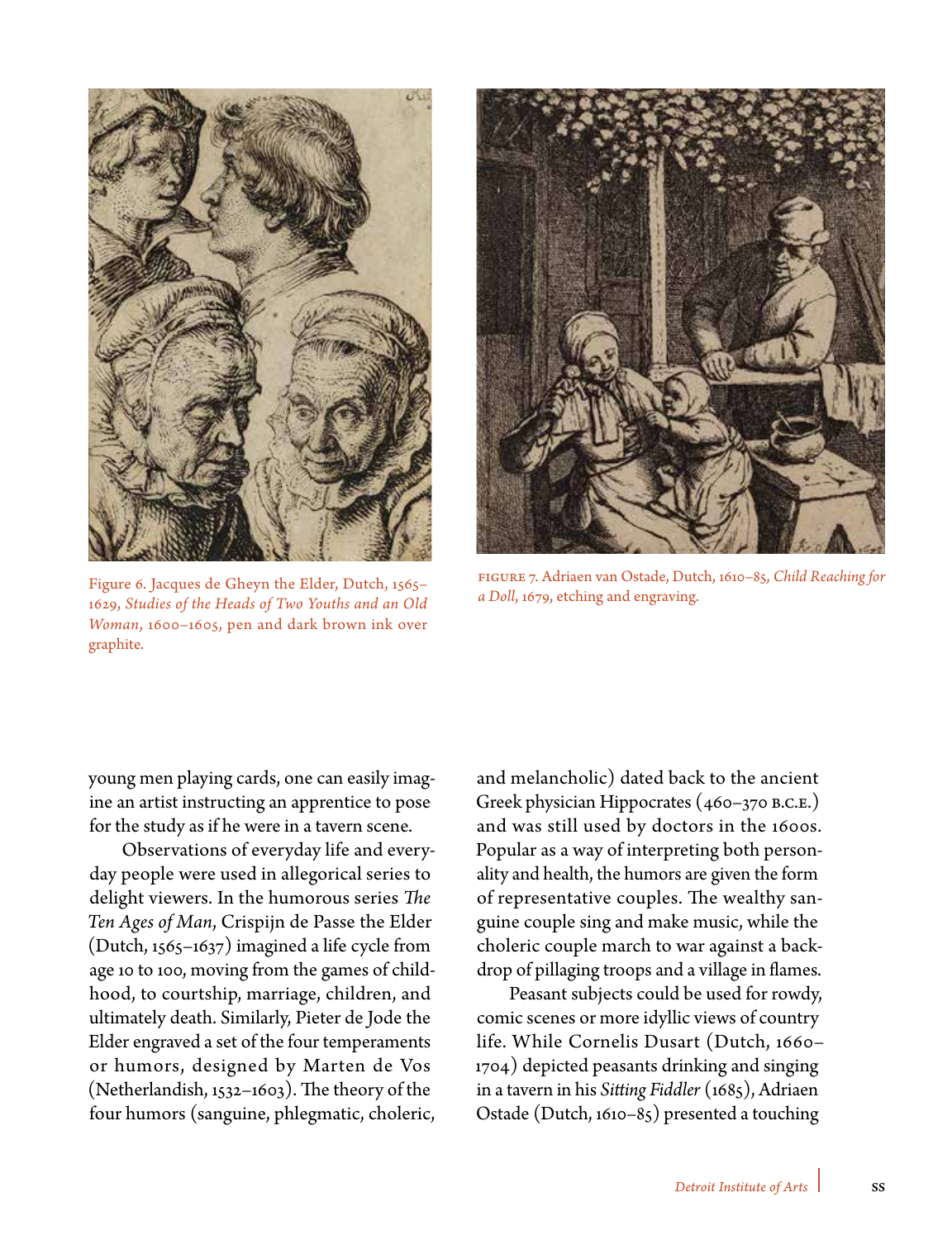view of a peasant family in *Child Reaching for a Doll* (1679) (figure 7).

In this period, landscape gradually emerged from the background to gain independent status, whether in the form of panoramic views, depictions of local places, or seascapes. The leading Antwerp publisher Hieronymous Cock (Netherlandish, 1507–70) commissioned a series of twelve landscapes designed by Pieter Bruegel the Elder. *Rustic Cares (Solicitudo Rustica)* (about 1555–56) and *Alpine Landscape with a Deep Valley* (about 1555) presented imagined views from the winding mountain paths known to travelers through the Alps. These scenes were enlivened by the actions of farmers, hunters, and herdsmen, as well as glimpses of churches, villages, and castles. Cock himself etched and published a series of landscapes with biblical and classical subjects, including *Landscape with Apollo and Daphne* (1558), based on the myths popularized by the ancient Roman poetry of Ovid's *Metamorphoses*. The series of forty-four prints titled *The Small Landscapes* (1559–61), also published by Cock, presented the wooded views, rural villages, and country homes in the area outside Antwerp and was influential precisely because it did not include mythological or biblical subjects. It was so popular that it was reprinted three times over the next century. Cock also recognized the appeal of seascapes and celebrations of the latest transportation technology of the time—armed three-master sailing boats—and published a series called *Sailing Vessels* (1561–65), etched by Frans Huys (Netherlandish, 1522–62) and others after designs by Pieter Bruegel the Elder.

The Dutch republic also became known for landscapes, whether nearby scenes or distant views of Italy. Following the model of local landscapes made popular by *The Small Landscapes*, artists like Jan van Goyen (Dutch, 1596–1656) and Pieter Molyn the Elder

(1595–1661) drew travelers in the flat areas near the sea dunes and the polders, the reclaimed fields created by the extensive system of dikes holding back the sea. The expanse of the flat land and wide-open sky is emphasized in Rembrandt's *Landscape with a View Towards Haarlem* (1651), also known as *The Goldweigher's Field* (figure 8). Rembrandt rapidly etched the fields of the Saxenburg estate from one of the roads on top of the dikes, with a distant view of the city of Haarlem. For artists and collectors in the newly independent Netherlands, the landscape could be interpreted as a celebration of their nation and as evidence of God's bounty. At the same time, humanist scholars in both the southern and northern Netherlands continued to use ancient Roman literary works such as Virgil's *Georgics* and *Ecologues* to valorize the rural landscape as a place of peace away from the burdens of the city.

Artists in the northern Netherlands often specialized in specific genres and a few became renowned for their scenes of the Italian countryside. Bartholomeus Breenburgh (Dutch, 1598–1657) traveled to Rome in 1619 and spent about a decade in Italy before returning with drawings such as *Italian Village on a River* (about 1627). Nicolaes Berchem (Dutch, 1620–83) frequently depicted the sunny pastoral landscapes of Italy, even though he seems to have never visited the country.

This survey of Dutch and Flemish works on paper is drawn mainly from the Detroit Institute of Arts' rich collection. During the 1880s and 1890s, James E. Scripps (1835–1906), newspaper magnate, owner of the *Detroit Evening News*, and one of the museum's founders, steadily built a comprehensive collection of more than 1,200 European prints and drawings that his widow, Harriet Scripps, donated to the museum in 1909. The gift included over six hundred works by Netherlandish, Dutch,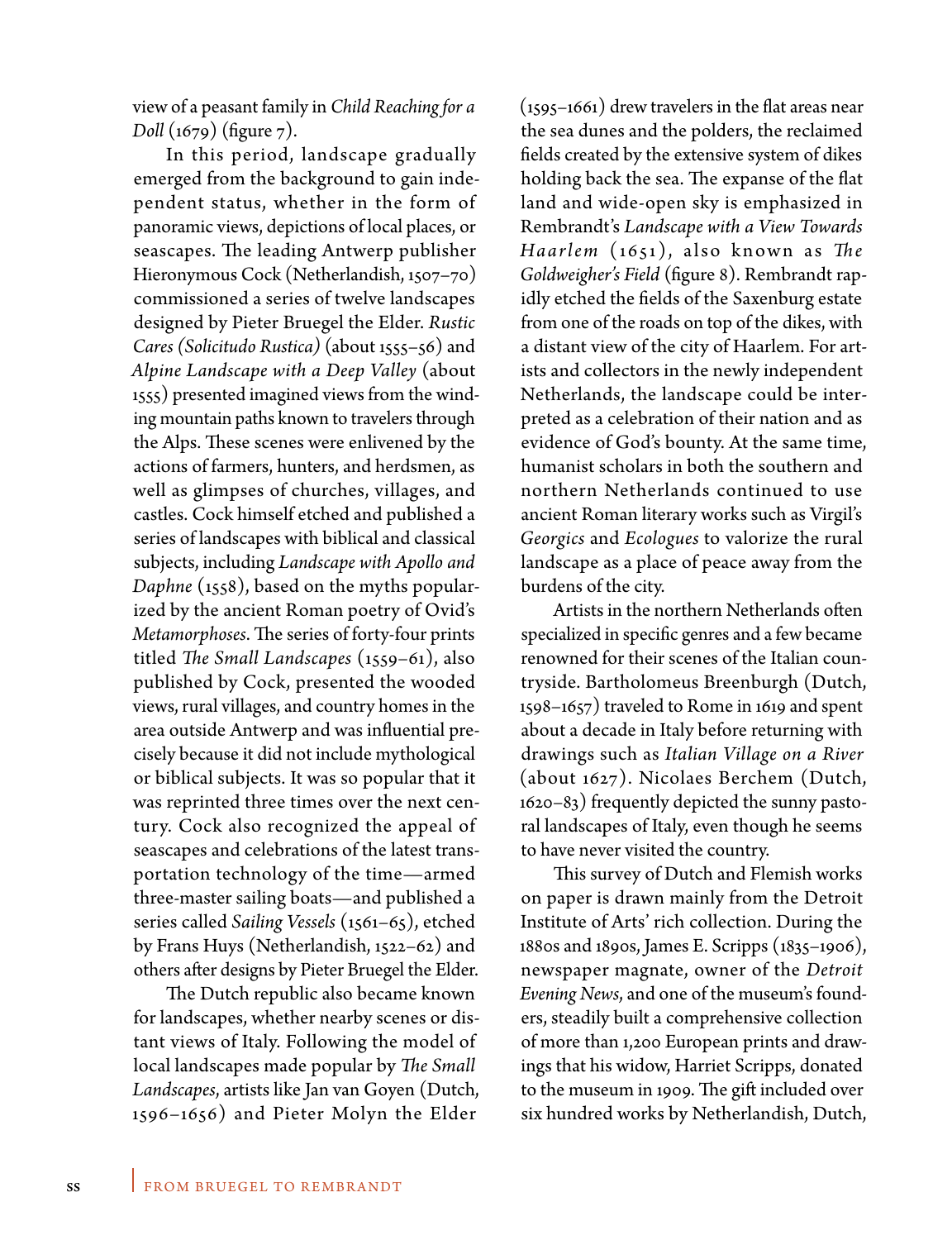and Flemish artists. The next major group of Dutch and Flemish prints and drawings came under William R. Valentiner (1880–1958), who was hired as an advisor to the museum in 1921 and served as its director from 1924 to 1945. While traveling in Europe in 1934 and 1938, Valentiner purchased Dutch and Flemish drawings by Abraham Bloemaert, David Teniers, Jan van Goyen, and others. He also persuaded board members such as architect Albert Kahn to support his purchases of Dutch and Flemish works on paper. Other significant gifts came from Hal H. Smith, co-founder and first president of the Print Club at the DIA, who donated over two hundred prints to the collection, including more than twenty by Adriaen van Ostade. In recent years, the DIA

has continued to build the collection by purchasing works such as the *Four Disgracers* and *Nox* by Hendrick Goltzius with the support of the Alan, Marianne, and Marc Schwartz Fund. The DIA now has an extensive collection of prints and drawings created by Dutch and Flemish artists during the period from 1550 to 1700. Whether representations of biblical or classical tales or everyday people and landscapes, the subjects of these works continue to inspire and delight, as do the refinement of their printmaking techniques and the variety of drawing styles and media.



Figure 8. Rembrandt Harmensz. van Rijn, Dutch, 1606–69, *Landscape with a View Towards Haarlem*, also known as *The Goldweigher's Field*, 1651, etching and drypoint.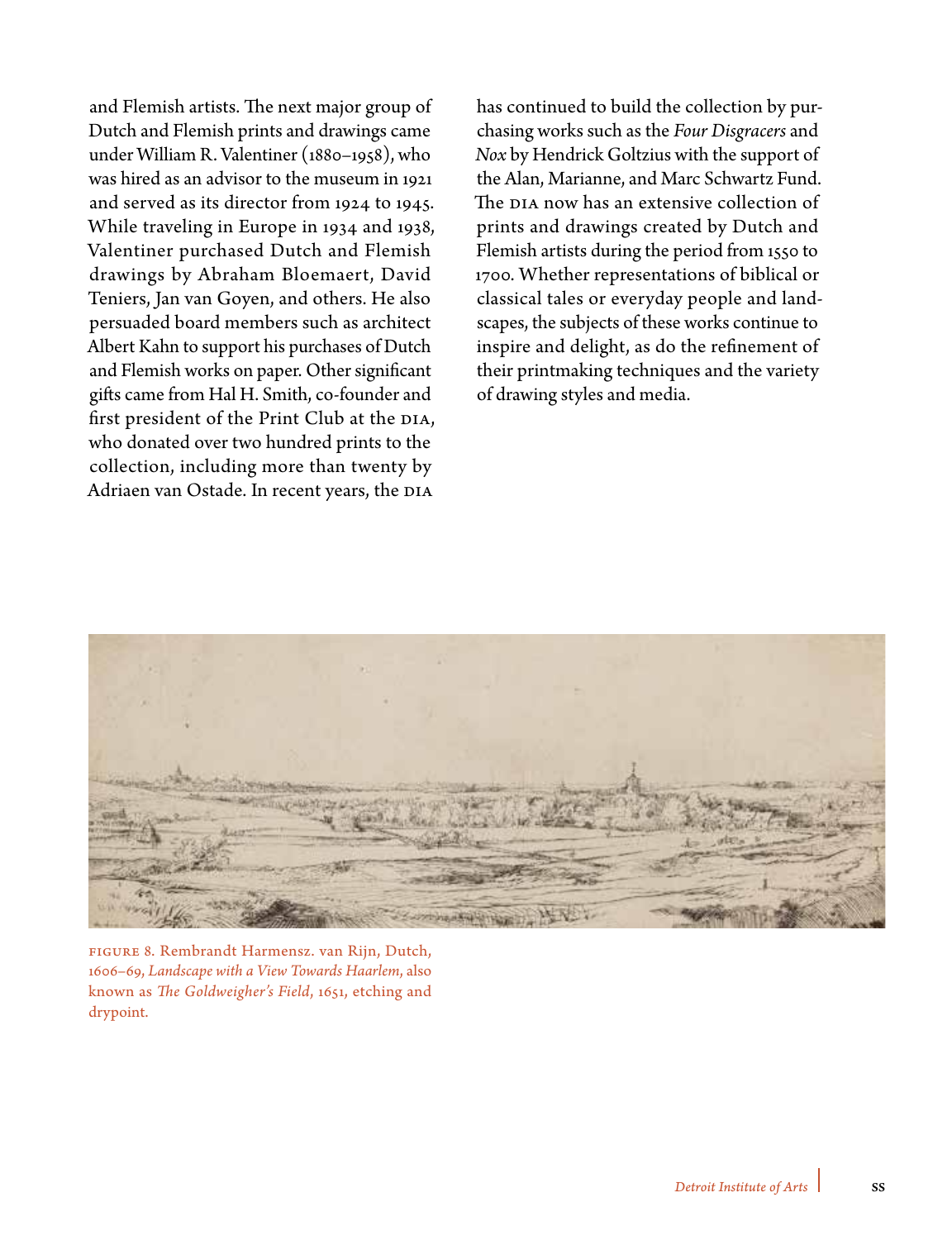#### **ACKNOWLEDGMENTS**

I would like to extend my deepest appreciation to everyone at the DIA who supported this exhibition, especially Salvador Salort-Pons, director; Nancy Barr, James P. Duffy curator of photography and department head, Prints, Drawings, and Photographs; and Jennifer Paoletti, director, exhibitions and design. Swarupa Anila, director of interpretation, provided invaluable insight and collaboration. I relied closely on Christopher Foster, conservator, art on paper and photographs. Paper care specialists Doug Bulka and Megan Major together with Brittanie Bondie, paper care assistant, prepared the artwork. Everett Keyser, designer, and Elena Berry, project manager, exhibitions department, were vital. Amy Dunn, assistant registrar , provided registration assistance. Maria Ketcham and DIA library staff provided invaluable research help locating publications.

Thank you to Victoria Sancho Lobis for her insight about Dutch and Flemish drawings in the collection. I greatly appreciate John and Mary Bilello for their support of the acquisition from the series, *The Sailing Vessels*, designed by Pieter Bruegel the Elder. Thank you to Dr. Alan Darr and Mollie Fletcher for their gift of the copperplate and print depicting Pope St. Anicetus. Above all, special thanks to the Schwartz family for their willingness to lend a treasured work from the Alan E. and Marianne Schwartz Collection.

Designed by Everett Keyser Edited by Lisa Bessette

#### **SELECTED REFERENCES**

Fucci, R. *Rembrandt's Changing Impressions.* Exhibition catalog. The Miriam & Ira D. Wallach Art Gallery, Columbia University, New York. Cologne: Verlag der Buchhandlung Walther König, 2015.

Gibson, W. S. *Pleasant Places: The Rustic Landscape from Bruegel to Ruisdael*. Berkeley: University of California Press, 2000.

Leeflang, H., and G. Luijten et al. *Hendrick Goltzius (1558–1607): Drawings, Prints, and Paintings*. Exhibition catalog. Rijksmuseum, Amsterdam, Metropolitan Museum of Art, New York, and Toledo Museum of Art, Ohio. Zwolle: Waanders Publishers, 2003.

Logan, A.-M. *Dutch and Flemish Drawings and Watercolors. The Collections of the Detroit Institute of Arts.* New York and Detroit: Hudson Hills Press and the Founders Society Detroit Institute of Arts, 1988.

Orenstein, N. M., ed. *Pieter Bruegel the Elder, Drawings and Prints*. Exhibition catalog. Metropolitan Museum of Art, New York, and the Museum Boijmans Van Beuningen, Rotterdam. New Haven: Yale University Press, 2001.

Peck, W. H. *The Detroit Institute of Arts: A Brief History.* Detroit: Wayne State University Press and The Founders Society Detroit Institute of Arts, 1991.

Sutton, P. et al. *The Age of Rubens*. Exhibition catalog. Museum of Fine Arts, Boston. Ghent: Ludion Press, 1993.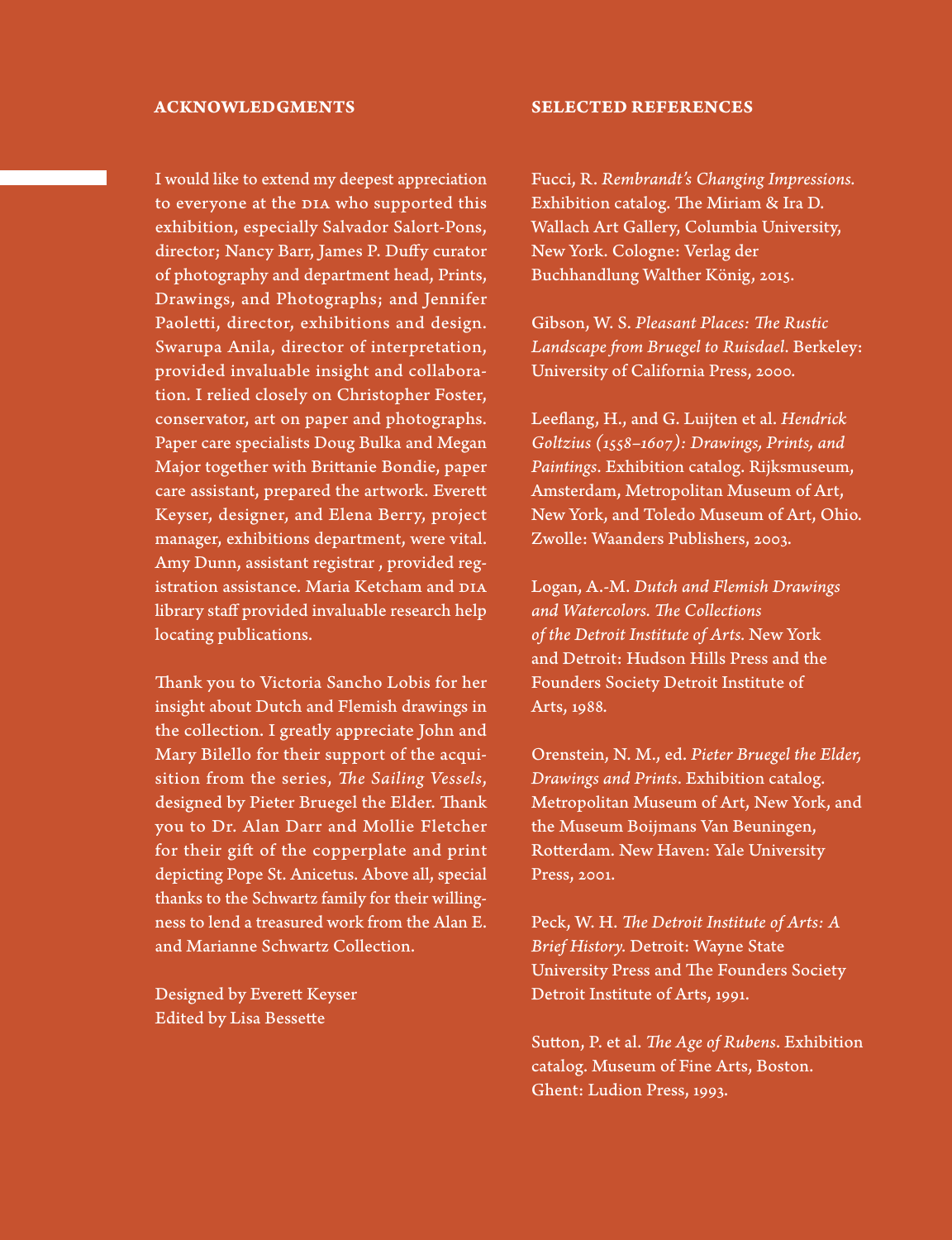### Checklist

From *Bruegel to Rembrandt: Dutch and Flemish Prints and Drawings, 1550–1700*

NOTE: The checklist is arranged alphabetically by artist. Works by unidentified artists are listed by nationality. Unless specifically noted, works are drawn or printed on white, off-white, or cream-colored laid paper. All works are from the collection of the Detroit Institute of Arts, unless otherwise identified.

#### **DRAWINGS**

#### **Abraham Bloemaert**

Netherlandish, 1564–1651 *Saint Nathanael, Reading at the Foot of a Tree*, 1610–12 Pen and brown ink and greenish-blue wash over black chalk, heightened in white. Founders Society Purchase, William H. Murphy Fund, 34.92

#### **Abraham Bloemaert**

Netherlandish, 1564–1651 *Saint Mutius, Walking on the Waves of a River*, 1610–12 Pen and brown ink and greenish-blue wash over black chalk, heightened in white. Founders Society Purchase, William H. Murphy Fund, 34.93

#### Circle of **Abraham Bloemaert**

Netherlandish, 1564–1651 *Soldiers Resting*, 1630–1640 or later Pen and brown ink and gray wash over a preliminary drawing in graphite. Founders Society Purchase, Octavia W. Bates Fund, 34.91

#### **Bartholomeus Breenbergh**

Dutch, 1598–1657

*Italian Village on a River*, about 1627 Pen and brush and dark brown ink and brown wash over graphite. Founders Society Purchase, Octavia W. Bates Fund, 34.90

Unknown Dutch artist *Soldier Playing Cards*, about 1660 Black chalk accentuated with brown chalk. Gift of Dr. Wilhelm R. Valentiner, 38.62

#### Unknown Dutch artist

*A Young Man Playing Cards*, about 1620 Red chalk over traces of black chalk on buff laid paper. Founders Society Purchase, Laura H. Murphy Fund, 34.103

Unknown Flemish artist *Ruins of a Church*, about 1550 Pen and black ink on discolored laid paper. Founders Society Purchase, Elizabeth P. Kirby Fund, 47.74

Unknown Flemish artist *Village on a River with a Castle on a Hill*, 1570–1600 Pen and brown ink and red chalk on parchment. Founders Society Purchase, William H. Murphy Fund, 34.102

#### **Jacques de Gheyn the Younger**

Dutch, 1565–1629 *Studies of the Heads of Two Youths and an Old Woman*, 1600 and 1605 Pen and dark brown ink over graphite. City of Detroit Purchase, 38.9

#### **Jan van Goyen**

Dutch, 1596–1656 *Dune Landscape with Figures*, 1653 Black chalk and gray wash on buff laid paper. Founders Society Purchase, William H. Murphy Fund, 34.105

#### **Jan van Goyen**

Dutch, 1596–1656 *Landscape with Figures*, 1631 Black chalk and gray wash on buff laid paper. Founders Society Purchase, William H. Murphy Fund, 38.19

#### **Philip Koninck**

Dutch, 1619–88 *Peasants in a Tavern*, about 1662 Pen and brush and brown ink and brown-gray wash on buff laid paper. Founders Society Purchase, William H. Murphy Fund, 38.17

#### Attributed to **Philip Koninck**

Dutch, 1619–88 *The Presentation of Simeon*, 1660s–80s Pen and brush and brown ink over black chalk or graphite, with applied white. Gift of Lydia Rothman and William R. Brashear Estate, 2014.33

#### **Pieter Molyn The Elder**

Dutch, 1595–1661 *Landscape with Figures*, 1654 Black chalk and gray-brown wash on buff laid paper. Founders Society Purchase, William H. Murphy Fund, 38.18

#### Attributed to **Bonaventure Peeters**

Flemish, 1614–52 *Fishermen Hauling in the Fish*, 1600s Pen and brown ink, watercolor, black chalk, and blue, ocher, and red wash on buff laid paper. Gift of Mr. and Mrs. Bernard F. Walker, 68.32

#### **Roelandt Roghman**

Dutch, 1597–1686 *Landscape with Fortress and a Man on Horseback*, after 1640 Pen and brown ink and brown and gray wash over black chalk on discolored laid paper. Founders Society Purchase, William C. Yawkey Fund, 38.73

#### Attributed to

**Pieter Dircksz. van Santvoort** Dutch, 1603–35 *Mountain Landscape with Ruins*, about 1630 Black chalk and brush and gray and black ink and gray wash. Gift of John S. Newberry, 59.65

#### **David Teniers I**

Flemish, 1610–90 *Peasant Raising a Glass of Wine*, about 1644 Graphite on discolored laid paper. Founders Society Purchase, William H. Murphy Fund, 38.20

#### **Gerard Terborch**

Dutch, 1617–81 *Head of a Boy in Profile*, about 1634 Pen and brown ink and gray wash on buff laid paper. Founders Society Purchase, William H. Murphy Fund, 34.160

#### **Esaias van de Velde**

Dutch, 1587–1630 *Tree Fallen Over a Path with Two Men Conversing*, 1626 Graphite and black crayon with a pen-and-brown ink border. Gift of Dr. and Mrs. George Kamperman, 46.175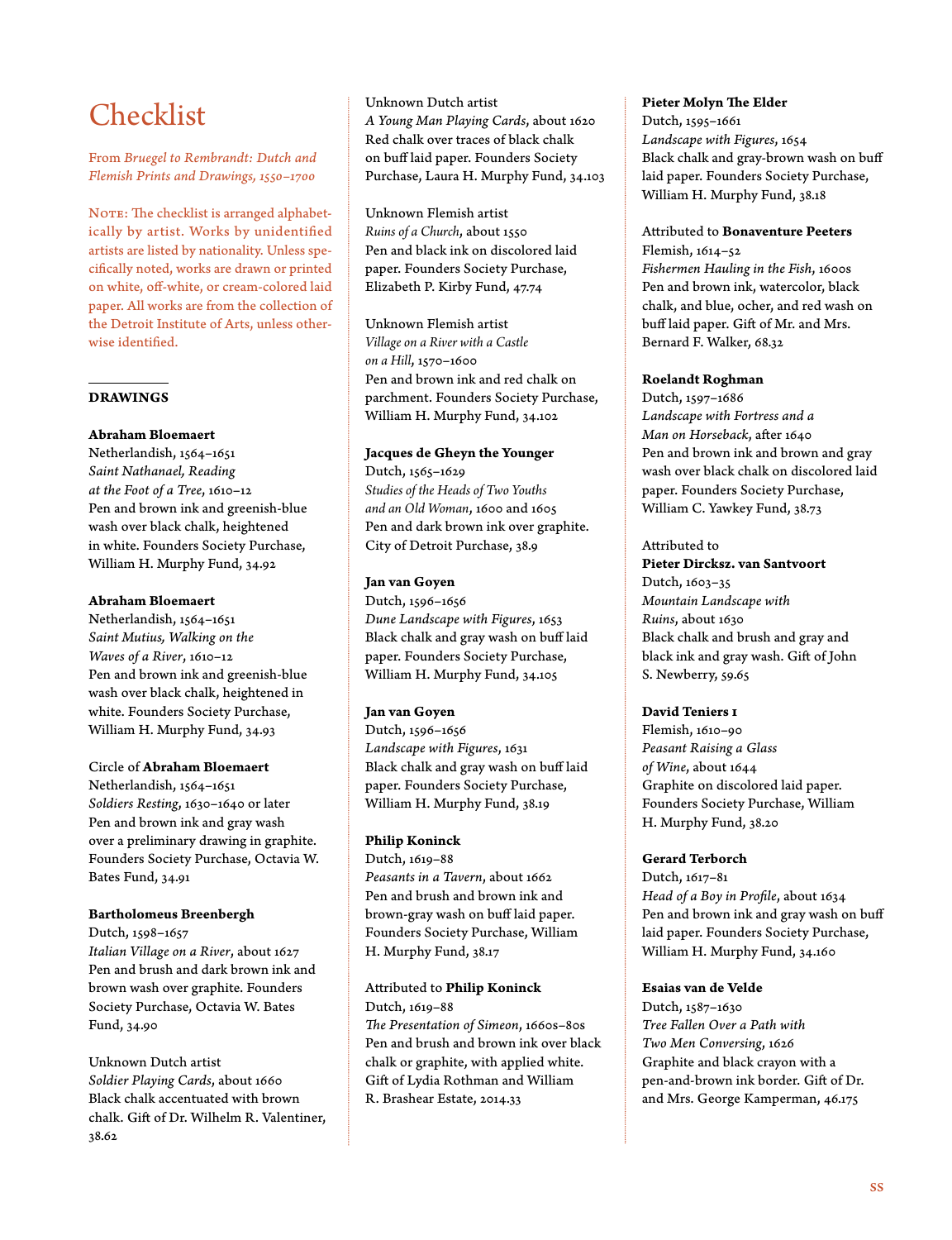#### **Marten de Vos**

Netherlandish, 1532–1603 *Christ Healing the Palsied Man*, 1586 Pen and brown ink and brown wash, heightened with white, on light brown laid paper. Gift of Mrs. James E. Scripps, 09.1SDR321

#### **Sebastian Vrancx**

Flemish, 1573–1647 *Soldiers Resting*, late 1500s–early 1600s Pen and brown ink and brown wash over graphite on discolored laid paper. Founders Society Purchase, Robert H. Tannahill Foundation Fund, 71.43.B

#### **Joachim Wtewael**

Netherlandish, 1566–1638 *Suffer the Little Children to Come Unto Me*, about 1621 Red chalk over black chalk, heightened with white, on discolored buff laid paper toned with gray wash. Founders Society Purchase, Hal H. Smith Fund, 59.4

#### **PRINTS**

#### **Ludolf Backhuysen**

Dutch, 1630–1708 *The Maid of Amsterdam and Neptune Drawn by a Sea Horse and a Unicorn* from the series *The Set of Seascapes with Views of the Ij and Amsterdam, Rotterdam, Katwijk, etc.*, 1701 Etching, third of three states. Gift of Mrs. James E. Scripps, 09.1S31

#### **Cornelis Bega**

Dutch, 1631/32–64 *Tavern Scene*, about 1660 Etching. Gift of Mrs. James E. Scripps, 09.1S113

#### **Nicolaes Berchem**

Dutch, 1620–83 *Shepherd Seated on a Fountain and a Spinner*, 1652 Published by **Justus Danckerts** Dutch, 1666–92 Etching, fifth of six states. Gift of Mrs. James E. Scripps, 09.1S130

#### **Nicolaes Berchem**

Dutch, 1620–83 *Three Resting Cows*, 1642–52 Etching, state four of eight. Founders Society Purchase, Elizabeth P. Kirby Fund, 40.25

#### **Boetius Adam Bolswert** Dutch, 1580–1633

after **Abraham Bloemaert** Netherlandish, 1564–1651 *Saint Mary Magdalene with the Crucifix*, 1610–15 Chiaroscuro woodcut printed in brown and etching printed in black ink. Gift of Mrs. James E. Scripps, 09.1S143

#### **Schelte Adams Bolswert**

Dutch, 1586–1659 after **Peter Paul Rubens** Flemish, 1577–1640 *Return of Diana from the Hunt*, after 1633 Engraving. Gift of Mrs. James E. Scripps, 09.1S162

#### **Schelte Adams Bolswert**

Dutch, 1586–1659 after **Anthony van Dyck** Flemish, 1599–1641 *Christ Crucified with the Virgin Mary, St. John, and Mary Magdalene*, also known as *The Christ of the Sponge*, 1630–59, printed 1761 Engraving printed in green-black ink on wove paper, fifth of five states. Gift of Mrs. James E. Scripps, 09.1S162.50

#### **Hieronymus Cock**

Netherlandish, 1517/1518–70 after **Matthys Cock** Netherlandish, about 1510, died before 1548 *Landscape with Apollo and Daphne* from the series *Landscapes with Biblical and Mythological Scenes*, 1558 Published by **Hieronymus Cock** Netherlandish, 1507–70 Etching. Gift of Albert Kahn, 40.18

#### Attributed to **Cornelis Cort** Netherlandish, 1533/36–78 after **Pieter Bruegel the Elder** Netherlandish, 1561–65 *Two Galleys Sailing Behind an Armed Three-Master with Phaeton and Jupiter in the Sky*, 1564–65, from the series *The Sailing Vessels*, 1561–65 Published by **Hieronymus Cock** Netherlandish, 1507–70 Engraving. Museum Purchase, PDP General Fund with funds from John and Mary Bilello, T2019.299

#### **Cornelis Cort**

Netherlandish, 1533–1578 after **Titian**, Italian, about 1488–1576 *Martyrdom of Saint Lawrence*, 1571 Engraving. Gift of Mrs. James E. Scripps, 09.1S323

#### **Cornelis Cort**

Netherlandish, 1533–1578 after **Titian**, Italian, about 1488–1576 *Tityus Punished in Hell*, also known as *Prometheus Chained to the Rocks of Caucasu*s, 1566 Engraving, state one of three. Gift of Mrs. James E. Scripps, 09.1S325

#### **Joannes van Doetecum**

Netherlandish, 1528/32–1605 **Lucas van Doetecum**, Netherlandish, active 1554–72, died before 1584 after **Pieter Bruegel the Elder** Netherlandish, about 1525–69 *Rustic Cares (Solicitudo Rustica)*, 1555–56 Published by **Hieronymus Cock** Netherlandish, 1507–70 Etching. Gift of Mrs. James E. Scripps, 09.1S185

#### **Joannes van Doetecum**

Netherlandish, 1528/32–1605 **Lucas van Doetecum**, Netherlandish, active 1554–1572, died before 1584 after **Pieter Bruegel the Elder** Netherlandish, about 1525–69 *Alpine Landscape with a Deep Valley*, about 1555 Published by **Hieronymus Cock** Netherlandish, 1507–70 Etching and engraving. Founders Society Purchase, William H. Murphy Fund, 40.23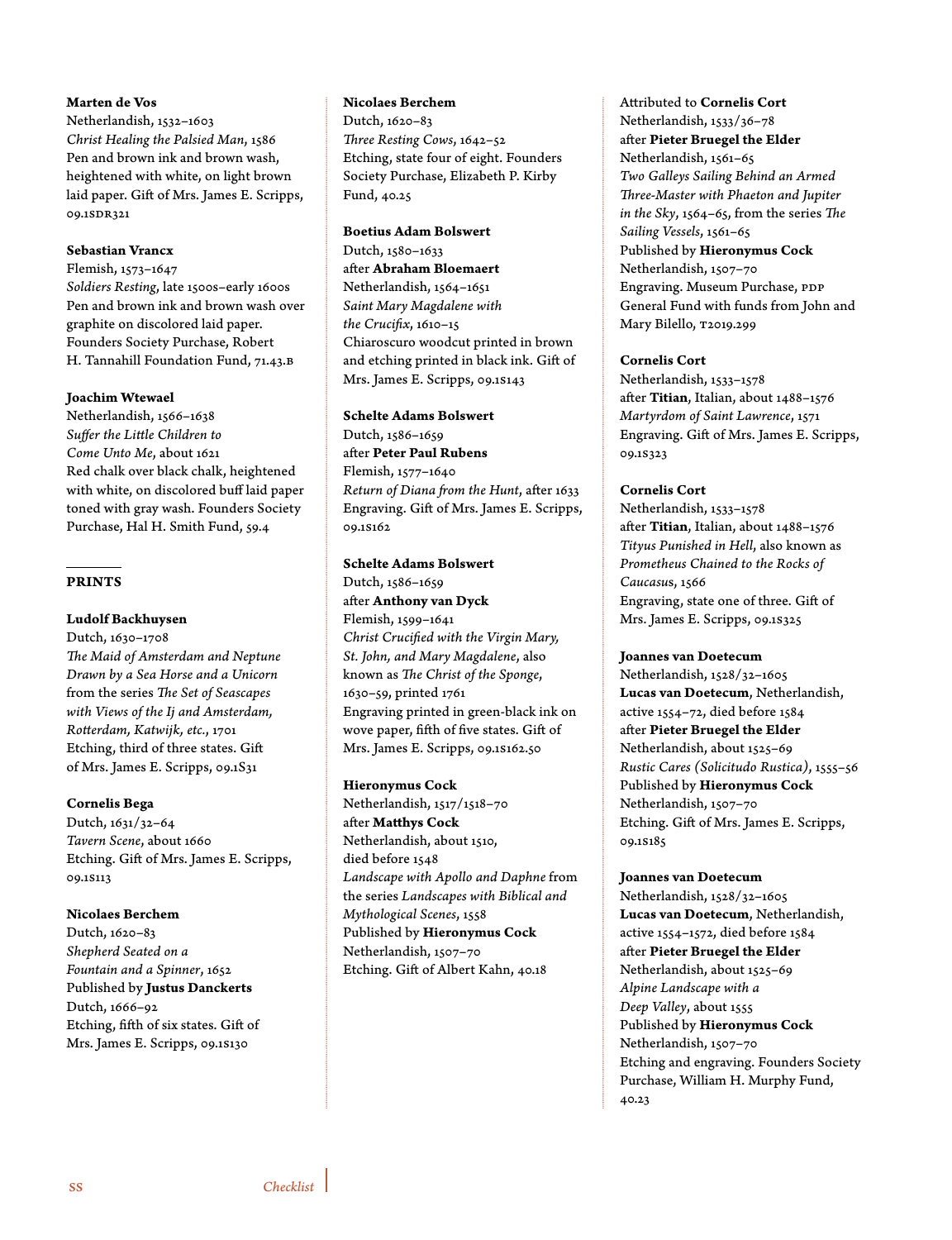#### **Joannes van Doetecum**

Netherlandish, 1528/32–1605 **Lucas van Doetecum**, Netherlandish, active 1554–72, died before 1584 After the **Master of the Small Landscapes**, Netherlandish, 1500s *A Farmyard with a Draw Well Country Houses Castle with Lift Bridge (Castle Ter Meeren in Sterrebeek, Flanders) Country Village with Church Village Road Roode Poort (Red Gate)* from the series *The Small Landscapes*, 1559–61 Published by **Hieronymus Cock** Netherlandish, 1507–70 Etching. Gift of Mrs. James E. Scripps, 09.1S309.36, 09.1S309.33, 09.1S309.39, 09.1S309.17, 09.1S309.20, 09.1S309.44

#### **Cornelius Dusart**

Dutch, 1660–1704 *Sitting Fiddler*, 1685 Etching and roulette. Gift of Mrs. James E. Scripps, 09.1S420

#### **Anthony van Dyck**

Flemish, 1599–1641 *Jan Snellinck*, 1630s Etching, first of eight states. Gift of anonymous donor, 21.136

#### **Anthony van Dyck**

Flemish, 1599–1641 and an unidentified Flemish engraver *Frans Francken the Elder*, 1630s Etching and engraving, sixth of six states. Gift of Mrs. James E. Scripps, 09.1S424

#### **Cornelis Galle I**

Flemish, 1576–1650 after **Peter Paul Rubens** Flemish, 1577–1640 *Infant Christ and Saint John Playing with a Lamb*, 1632–1640 Engraving. Founders Society Purchase, Charles L. Freer Fund, F78.13

**Hendrik Goudt** Dutch, 1583–1648

after **Adam Elsheimer**

German, active in Italy, 1578–1610 *Ceres Seeking Her Daughter*, also known as *The Mocking of Ceres*, 1610 Engraving. Founders Society Purchase, William H. Murphy Fund, 40.20

#### **Hendrik Goudt**

Dutch, 1583–1648 after **Adam Elsheimer** German, active in Italy, 1578–1610 *The Flight into Egypt***,** 1613 Engraving and etching. Gift of Mrs. James E. Scripps, 09.1S552

#### **Jacques de Gheyn the Younger**

Dutch, 1565–1629 after **Willem Danielsz. van Tetrode** Netherlandish, about 1525–after 1575 *Neptune's Kingdom*, 1587 Published by **Hendrick Goltzius** Dutch, 1558–1617 Engraving. Founders Society Purchase, John S. Newberry Fund, F77.28

#### **Jacques de Gheyn the Younger**

Dutch, 1565–1629 after **Karel van Mander** Dutch, 1548–1606 *Prodigal Son*, 1596 Engraving printed from two plates, first of four states. Gift of Mrs. James E. Scripps, 09.1S512

#### **Hendrick Goltzius**

Dutch, 1558–1617 *Apollo Belvedere*, about 1592, published 1617 Published by **Herman Adolfz.** Dutch, active 1603–22 Engraving, second state of two. Gift of Mrs. James E. Scripps, 09.1S546

#### **Hendrick Goltzius**

Dutch, 1558–1617 *Annunciation* from the series *The Early Life of the Virgin*, 1594 Engraving. Gift of Mrs. James E. Scripps, 09.1S526

#### **Hendrick Goltzius**

Dutch, 1558–1617 *Bacchus*, 1588–90 Chiaroscuro woodcut printed from three blocks in black, brown and yellow-brown. Gift of Mrs. James E. Scripps, 09.1S549, 09.1S550

#### **Hendrick Goltzius**

Dutch, 1558–1617 *Mars*, 1588–90 Chiaroscuro woodcut printed from three blocks in black, brown and yellow-brown. Gift of Mrs. James E. Scripps, 09.1S549, 09.1S550

#### **Hendrick Goltzius**

Dutch, 1558–1617 *The Massacre of the Innocents in Bethlehem*, 1585–86 Engraving printed in black, with pen and brown ink and graphite, first of three states. Gift of Mrs. James E. Scripps, 09.1S533

#### **Hendrick Goltzius**

Dutch, 1558–1617 *Night (Nox)* from *The Deities*, 1588–90 Chiaroscuro woodcut printed from three blocks in black, tan, and green. Centennial Gift of Mr. and Mrs. Alan E. Schwartz in honor of Ellen Sharp, F1986.10

#### **Hendrick Goltzius**

Dutch, 1558–1617 *Portrait of Frederik de Vries*, 1597 Engraving. Gift of Mrs. James E. Scripps, 09.1S547

#### **Hendrick Goltzius**

Dutch, 1558–1617 after **Cornelis Cornelisz. van Haarlem**, Dutch, 1562–1638 *Tantalus Icarus Phaeton Ixion* from the set *The Four Disgracers*, 1588

Four engravings. Museum Purchase, Alan, Marianne and Marc Schwartz Fund in honor of DIA 125th Anniversary, 2011.1.1–4

#### **Wenceslaus Hollar**

Bohemian, 1607–77 *Muff and Fur Wrap*, about 1645 Etching. Museum Purchase, John S. Newberry Fund, 2006.150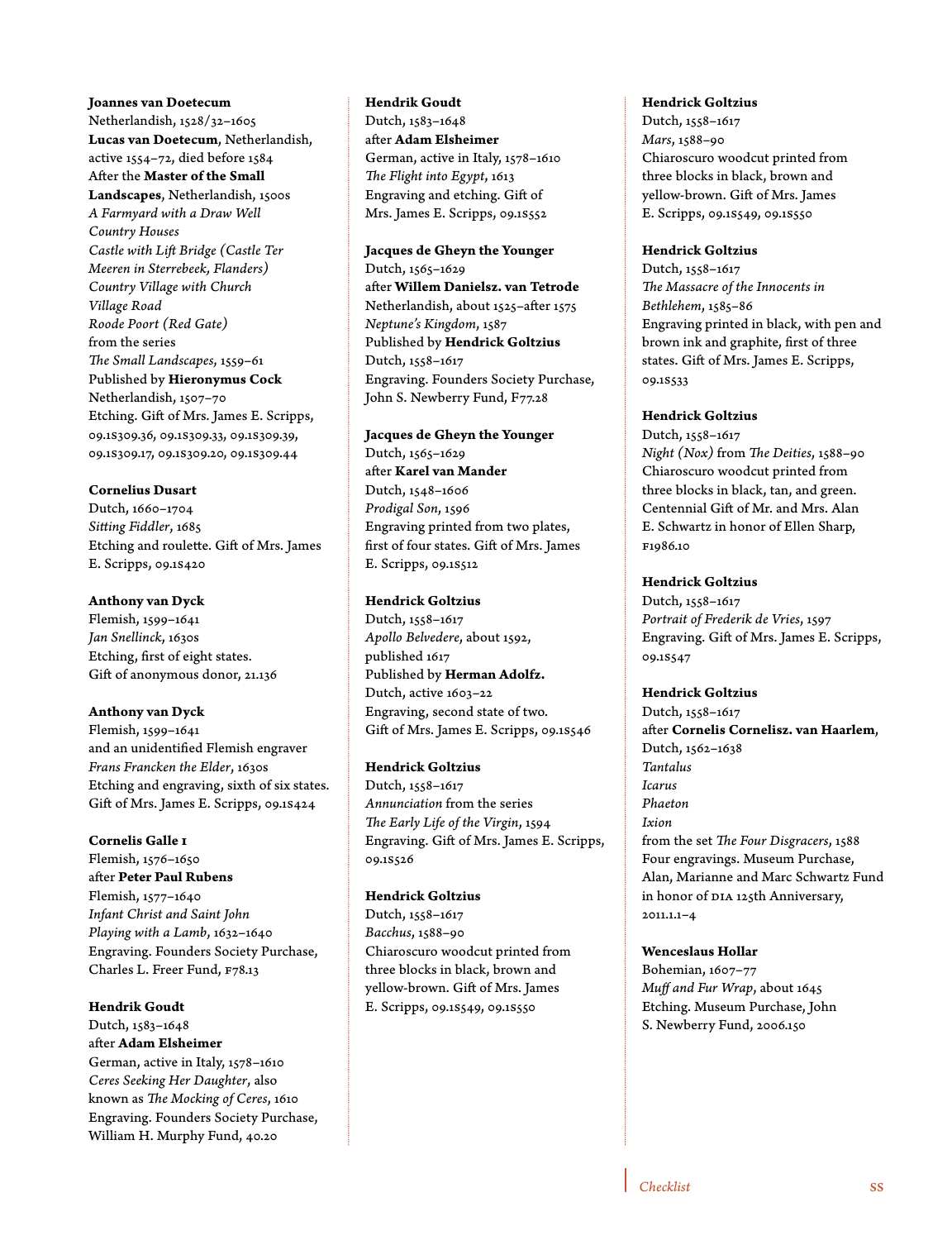#### **Wenceslaus Hollar**

Bohemian, 1607–77 *Proclamation of Peace at Antwerp on June 5, 1648*, 1648 Published by **Franciscus van den Wyngaerde**, Flemish, 1614–79 Etching. Gift of Mrs. James E. Scripps, 09.1S597

Attributed to **Frans Huys** Netherlandish, 1522–62 *Sixteen Ships at Sea*, about 1561–62, from the series *The Sailing Vessels*, 1561–65 Published by **Hieronymus Cock** Netherlandish, 1507–70 Engraving. Gift of Albert Kahn, 40.10

Unknown Italian artist 1600s *Printing plate for Pope Saint Anicetus*, 1600s Copperplate with etching and engraving. Gift Consideration from Dr. Alan Darr and Mollie Fletcher in memory of Margaret P. Darr, T2019.424.1

Unknown Italian artist 1600s *Pope Saint Anicetus*, 1600s, printed 1800–40 Etching and engraving on wove paper. Gift Consideration from Dr. Alan Darr and Mollie Fletcher in memory of Margaret P. Darr, T2019.424.2

#### **Christoffel Jegher**

Flemish, 1596–1653 after **Peter Paul Rubens** Flemish, 1577–1640 *Infant Christ and Saint John Playing with a Lamb*, 1632–36 Published by **Peter Paul Rubens** Flemish, 1577–1640 Woodcut. Founders Society Purchase, John S. Newberry Fund, F78.6

#### **Christoffel Jegher**

Flemish, 1596–1653 after **Peter Paul Rubens** Flemish, 1577–1640 *Rest on the Flight into Egypt*, 1632–36 Chiaroscuro woodcut printed in black and tan ink. Gift of Mrs. James E. Scripps, 09.1S633

#### **Christoffel Jegher**

Flemish, 1596–1653 after **Peter Paul Rubens** Flemish, 1577–1640 *Susanna Surprised by the Elders*, 1632–36 Published by **Peter Paul Rubens** Flemish, 1577–1640 Woodcut. Gift of Mr. and Mrs. Harry L. Winston, 71.127

#### **Pieter de Jode the Elder** Flemish, 1570–1634 after **Jacob Jordaens** Flemish, 1593–1678 *Bishop Saint Martin of Tours Healing a Possessed Man*, 1630 Engraving. Gift of Mrs. James E. Scripps,

#### **Pieter de Jode the Elder**

09.1S639

Netherlandish, 1570–1634 after **Marten de Vos** Netherlandish, 1532–1603 *Sanguine Phlegmatic Choleric Melancholic* from the series *The Temperaments*, About 1600 Published by **Crispijn de Passe the Elder** Dutch, 1565–1637 Four engravings. Founders Society Purchase, Hal H. Smith Fund, 44.13–16

#### **Paulus Moreelse**

Dutch, 1571–1638 *The Death of Lucretia*, 1612 Chiaroscuro woodcut printed in color ink from three blocks. Centennial Gift of the Drawing and Print Club in memory of Dr. Ernst Scheyer, F1986.25

#### **Jan Muller**

Dutch, 1571–1628 after **Michiel van Mierevelt** Dutch, 1567–1641 *Ambrosius Spinola*, 1615 Engraving. City of Detroit Purchase, 21.148

#### **Adriaen van Ostade**

Dutch, 1610–85 *Baker Sounding His Horn*, about 1664 Etching and engraving. Bequest of Hal H. Smith, 45.344

#### **Adriaen van Ostade**

Dutch, 1610–85 *Child Reaching for a Doll*, 1679 Etching and engraving. Gift of Dr. and Mrs. George Kamperman, 46.297

#### **Crispijn de Passe the Elder**

Dutch, 1565–1637 *The Ten Ages of Man*, about 1599 Ten engravings. Founders Society Purchase, Hal H. Smith Fund, 44.17–26

#### **Magdalene van de Passe**

Dutch, 1600–1638 after **Roelandt Savery** Dutch, 1576–1639 *Mountainous Landscape with Elijah by the River Jordan*, about 1620 Published by **Crispijn van de Passe the Elder** Dutch, 1565–1637 Engraving. Gift of Mrs. James E. Scripps, 09.1S850

**Rembrandt Harmensz. van Rijn** Dutch, 1606–69 *Abraham's Sacrifice*, 1655 Etching and drypoint. City of Detroit Purchase, 30.359

#### **Rembrandt Harmensz. van Rijn**

Dutch, 1606–69 *The Angel Appearing to the Shepherds*, 1634 Etching, engraving, and drypoint, third of six states. Founders Society Purchase, Alan, Marianne and Marc Schwartz Fund, Graphic Arts Council Purchase Fund, Matilda R. Wilson Fund, and Josephine and Ernest Kanzler Fund, 2001.1

#### **Rembrandt Harmensz. van Rijn**

Dutch, 1606–69 *Christ Crucified between Two Thieves*, also known as *Three Crosses*, 1653 Drypoint and burin, second of five states. Collection of Alan E. & Marianne Schwartz

#### **Rembrandt Harmensz. van Rijn**

Dutch, 1606–69 *Descent from the Cross by Torchlight*, 1654 Etching and drypoint, first of four states. Founders Society Purchase, Charles L. Freer Fund, 38.33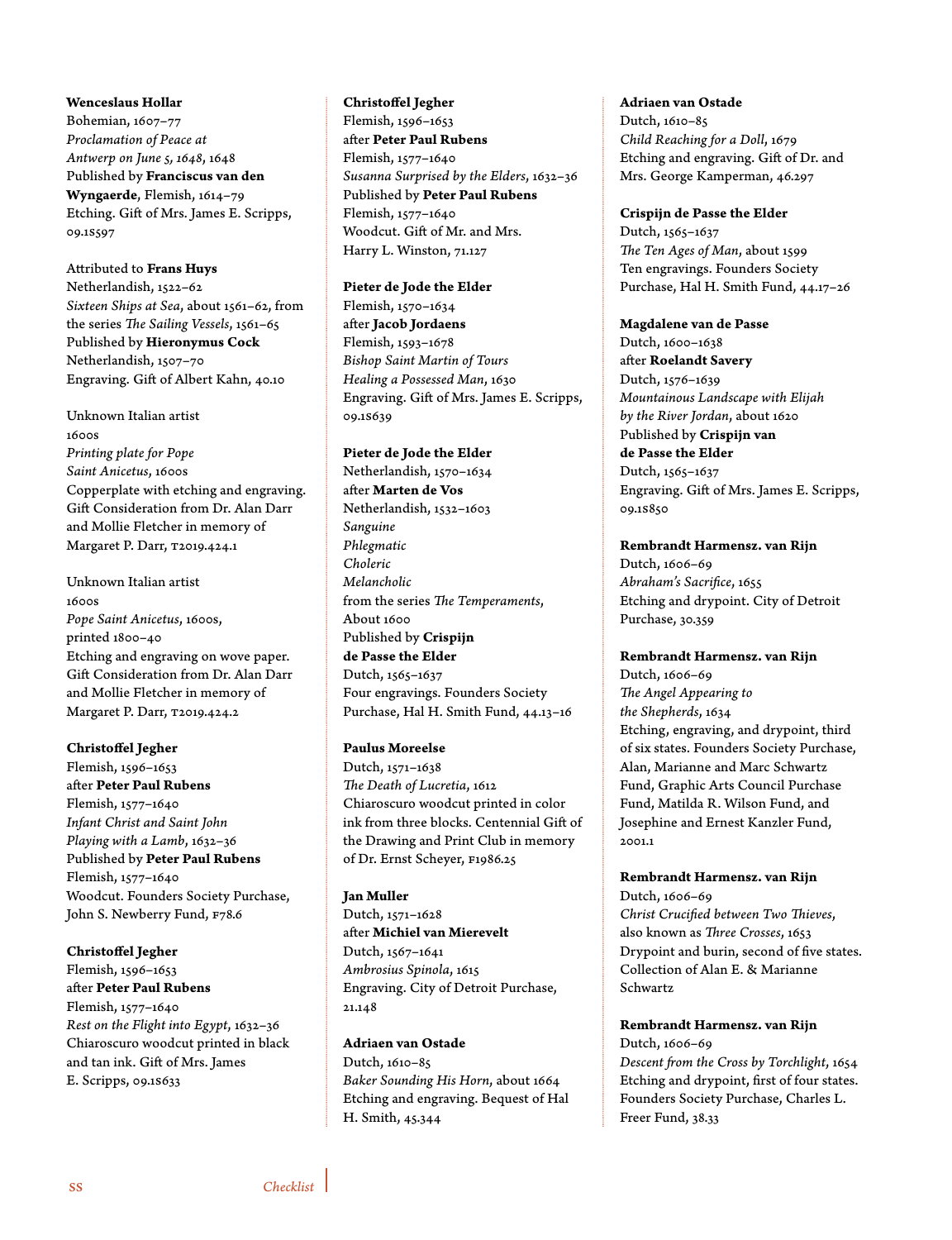#### **Rembrandt Harmensz. van Rijn**

Dutch, 1606–69 *Descent from the Cross by Torchlight*, 1654 Etching and drypoint, third of four states. Anonymous bequest in memory of Hal H. Smith, 62.70

#### **Rembrandt Harmensz. van Rijn**

Dutch, 1606–69 *Golf Player*, 1654 Etching, first of two states. Bequest of Hal H. Smith, 45.370

#### **Rembrandt Harmensz. van Rijn**

Dutch, 1606–69 *Landscape with a Square Tower***,** 1650 Etching and drypoint, third of three states. Gift of Mrs. James E. Scripps, 09.1S968

#### **Rembrandt Harmensz. van Rijn**

Dutch, 1606–69 *Landscape with a View Towards Haarlem*, also known as *The Goldweigher's Field*, 1651 Etching and drypoint. Gift of Ralph H. Booth, 14.7

#### **Rembrandt Harmensz. van Rijn**

Dutch, 1606–69 *Self Portrait in a Velvet Cap with Plume*, 1638 Etching, second of four states. Gift of Dr. and Mrs. George Kamperman, 46.174

#### **Peter Paul Rubens**

Flemish, 1577–1640 *Saint Catherine of Alexandria*, 1620–21 Etching and engraving, third of three states. Gift of Mrs. James E. Scripps, 09.1S1044

#### **Jan Sadeler the Elder**

Netherlandish, 1550–1600 after **Marten de Vos** Netherlandish, 1532–1603 *Power (Potestas)*, 1588, from the series *Virtues of Christ*, 1585–88 Engraving. Museum Purchase, John S. Newberry Fund, 2016.59

#### **Jacob Savery the Elder**

Dutch, about 1565–1603 *Deer Hunt in a Swamp before a Chapel and Tower*, about 1602 Published by **Hendrik Hondius the Elder** Dutch, 1573–1650 Etching and engraving, second of three states. Gift of Mrs. James E. Scripps, 09.1S1074

#### **Adriaen van de Velde**

Dutch, 1636–72 *Grazing Cow with Two Sheep*, 1670 Etching. Founders Society Purchase, Elizabeth P. Kirby Fund, 40.30

#### **Esaias van de Velde**

Dutch, 1587–1630 *Frozen River to Left of a Square Tower*, 1614–30 Etching. Gift of Mrs. James E. Scripps, 09.1S1178

#### **Jan van de Velde the Elder**

Dutch, 1593–1641 after **Willem Buytewech** Dutch, 1591–1624 *Earth (Terra) Air (Aer) Fire (Ignis) Water (Aqua)* from the series *The Four Elements*, about 1622 Four etchings and engravings. Founders Society Purchase, John S. Newberry Fund, 73.7–10

#### **Jan van de Velde II**

Dutch, 1593–1641 *Spring (Ver)* from the series *The Four Seasons*, 1617 Published by **Claes Jansz. Visscher** Dutch, 1587–1652 Etching and engraving, state three of six. Gift of Albert Kahn, 40.15

#### **BOOK**

#### **Benito Arias Montani**

*Humanae salutis monumenta* Antwerp: Officina Plantiniana, 1571 Letterpress book with engravings by **Jan Wierix** Netherlandish, 1549–about 1620 after **Pieter van der Borcht** Flemish, 1545–1608. Borders engraved by **Pieter Huys** Netherlandish, 1519–1581. Gift of Elaine LaBouchere in memory of her mother Grace Whitney Hoff, X1989.9708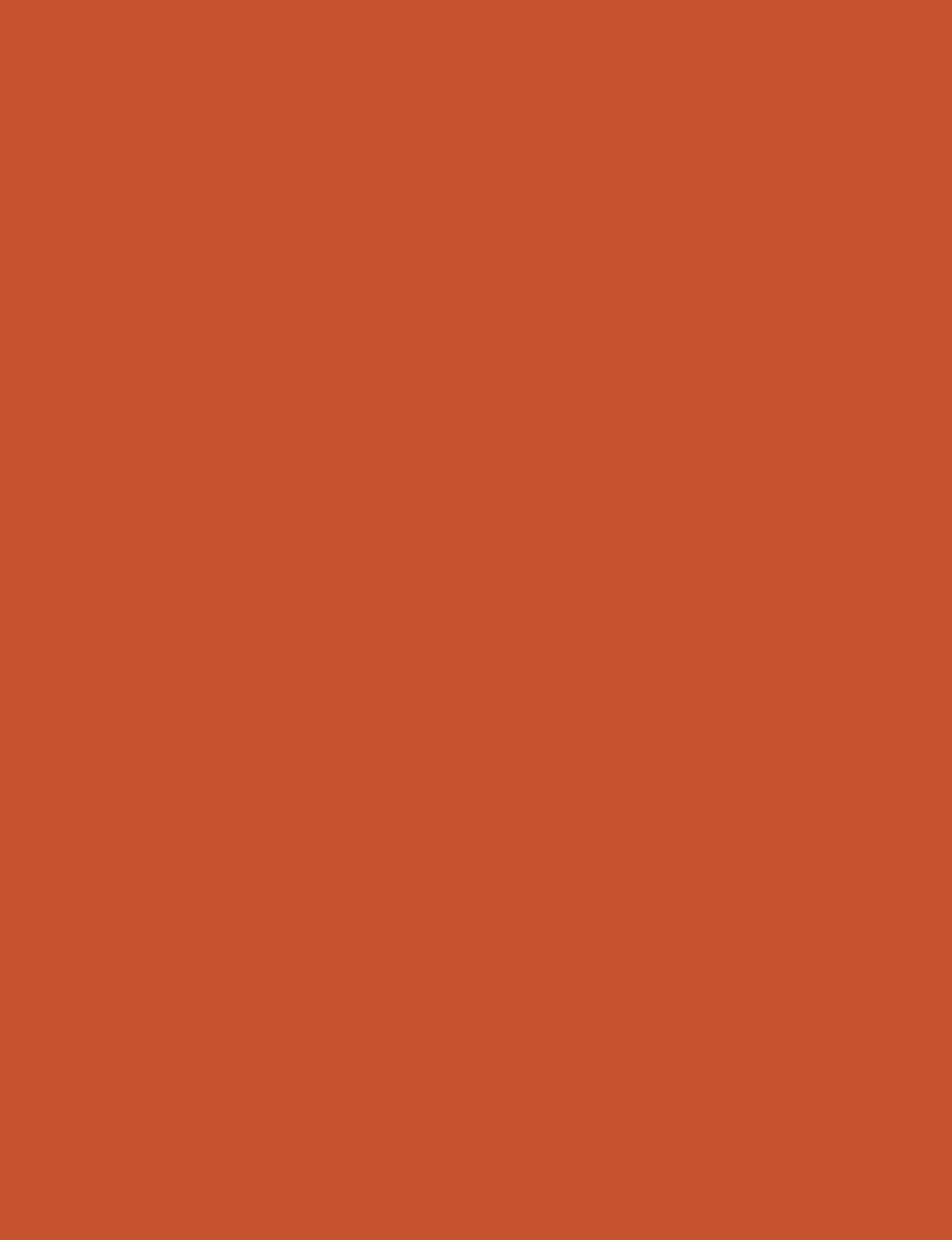